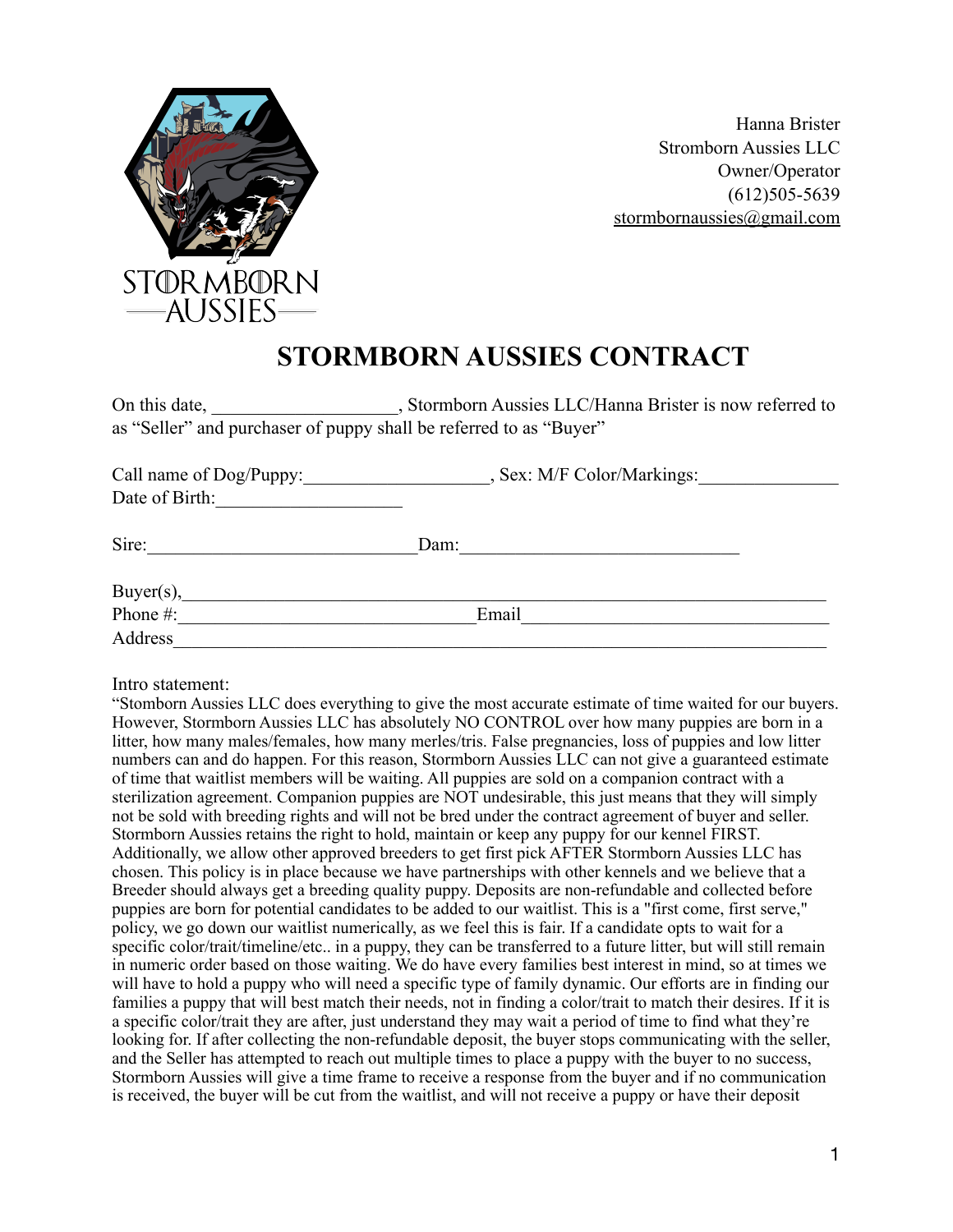refunded. Stormborn Aussies LLC also has the right to refuse the sale at any time for any reason. Stormborn Aussies LLC does not tolerate harassment, threats or any form of mistreatment towards our company and employees, animals or family. The deposit and final payment is non-refundable if a buyer is removed from our list/puppy placement for this reason. Stormborn Aussies LLC has the right to take legal action if any harassment, threats or mistreatment in any form occur."

This dog/puppy is guaranteed free of hereditary defects from the \*Australian Shepherd Panel\* for 5 years after purchase date. If the puppy is found to have a genetic defect seller has guaranteed said puppy is free of, buyer will provide a genetic test panel documentation from the seller's preferred service at buyers expense. The genetic test must come back with two copies of a genetic defect in order for a dog/ puppy to be affected by said genetic defect; a single copy of a genetic defect gene makes the dog/puppy a carrier but does not classify as an affected dog and therefore will not be replaced by the seller. Thereafter, at the request of the buyer, seller would replace said puppy to the buyer with another puppy of the same quality/price with the proof of the defect and a veterinarian health certificate detailing the genetic defect. No refunds will be issued. No refunds will be given for any expenses buyer has accumulated during the length of time of ownership for said dog/puppy. Buyer must submit in writing from a licensed veterinarian, with the explanation of hereditary defect within one week of licensed veterinarian findings. Dam and sire of said puppy have been genetic tested. No genetic testing has been done on said puppy. Any further genetic testing will be at the expense of the buyer.

In the case that the dog/puppy is found to have severe hip dysplasia from natural causes, seller will offer replacement puppy. If the dog is obese, or has become dysplastic from the environment, a replacement will not be given. A licensed Veterinarian of the seller's choosing will need to diagnose and submit the report of the findings immediately. BUYER IS NOT REQUIRED TO RETURN SAID DOG/ PUPPY. This only applies if the case is severe and the dog has to have reparative surgery or is euthanized because of the hip dysplasia. If it is a mild-moderate case where the dog does not need surgery, no replacement will be offered. All expenses incurred are the responsibility of the buyer. NO REFUNDS will be given. Stormborn Aussies LLC has all hips evaluated on the breeding dogs before being bred and will not breed a dog with poor hips. HOWEVER, dogs who have excellent hips can still produce a dog with poor hips but the chances are lower.

In the case that this dog/puppy contracts cancer within the 5 year health guarantee of the purchase date, a replacement puppy of the same type/value will be given to the buyer only after buyer has provided a licensed veterinarian health certificate detailing the findings. Seller obtains the right to ask for a second opinion from a separate licensed veterinarian of seller's choosing. Seller retains the right to view any veterinary documents on the dog/puppy. BUYER IS NOT REQUIRED TO RETURN SAID DOG/ PUPPY. Stormborn Aussies LLC does not replace dogs/puppies that have retracted contagious/nongenetic diseases. This only applies for the outline genetic diseases(listed below) and cancer. \*\*Genetic diseases covered in the Australian Shepherd Health panel are as follows: Collie Eye Anomaly, Cone Degeneration, Degenerative Myelopathy, Hereditary Cataracts(Australian Shepherd Type), Hyperuricosuria, Intestinal Cobalamin Malabsorption(Australian Shepherd Type), Multidrug Resistance 1, Multifocal Retinopathy 1, Neuronal Ceroid Lipofuscinosis 6, Progressive Retinal Atrophy, Progressive Rod-Cone Degenration\*\*

## **A five year health guarantee is given under the circumstances that the buyer follows the following criteria that the seller has provided:**

**1. Feed Life's Abundance Dog food & Nuvet Supplements:** Buyer is given the health guarantee first and foremost by feeding either LA dog food(Life'sAbundance) with Nuvet Plus supplements. These are the only approved dog foods to maintain the nutrition standards within this agreement. The food and supplements gives the buyer the ability to keep all food recalls/diet related illness/diet related diseases to a minimum. Paperwork with details will be provided. Seller is not responsible for diet related health concerns of any kind if the buyer fails to maintain the protocol. Health guarantee/cancer clause is void if buyer chooses to feed low quality diet.

**2. Vaccination schedule/protocols are followed:** This guarantees buyer's puppy will safely and properly be administered vaccines: a vaccination schedule and list will be provided by seller. Failure to follow the schedule can lead to sickness, as said puppy is not fully protected from the vaccine until multiple doses are administered. While said puppy is receiving the vaccinations, **there should be no exposure to other dogs/environments at this time.** Seller is not responsible for any vet expenses if said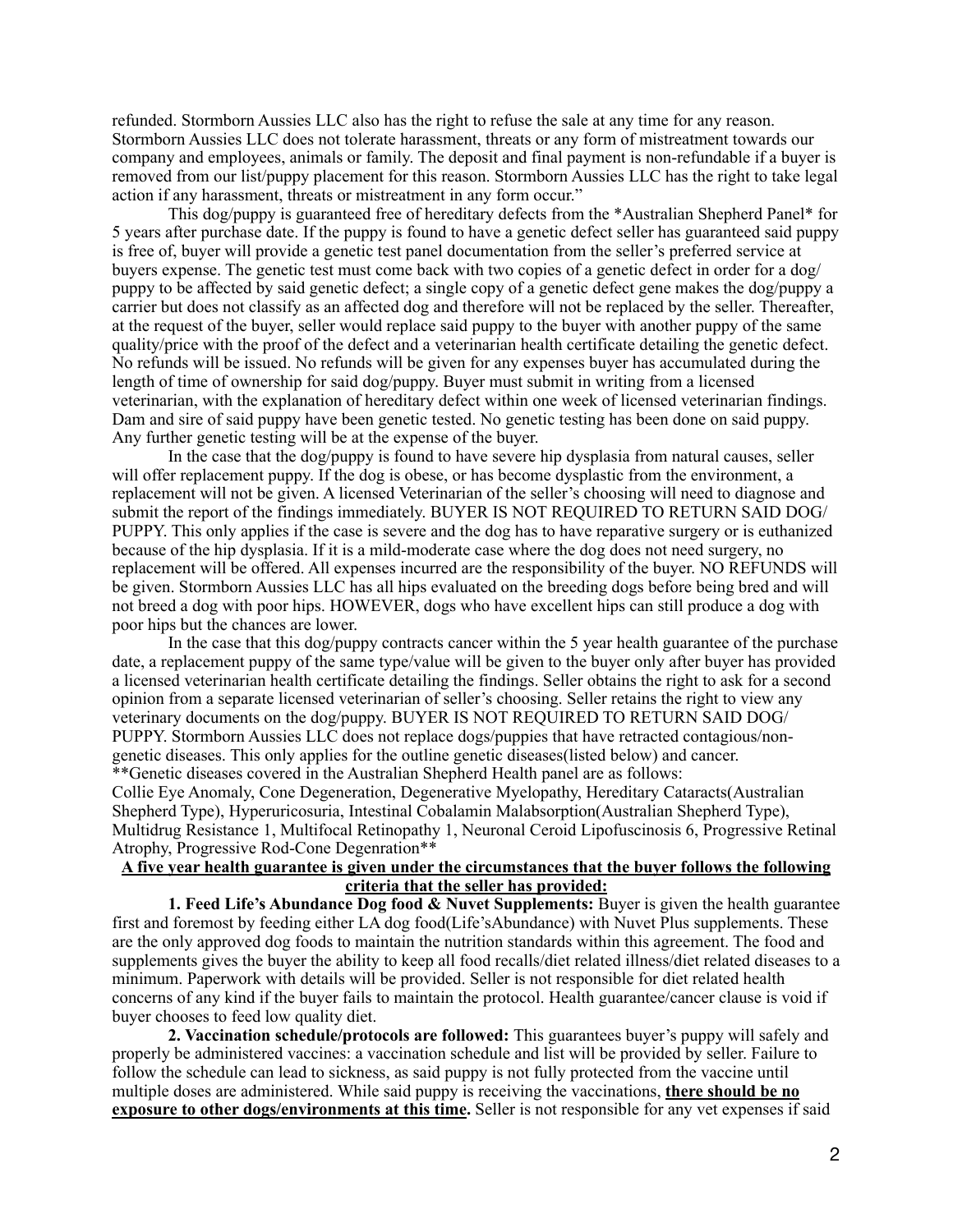puppy contracts any illness under these circumstances(i.e.- Lepto/Lyme/Parvo/distemper etc…) No replacement or refund will be given if puppy contracts any preventable illness.

**3. Spay/neuter** is scheduled and done no sooner than six months of age and no later than 24 months of age and paperwork from the licensed veterinarian is provided from the surgical procedure and submitted to the seller within 72 hours post operation.

**\*\*\***

**General**-Seller gives no guarantee on full-grown adult size, coat or eye color. It is the buyers responsibility to feed and care for the new puppy. All expenses including: feed, care, veterinarian expenses, training, etc. incurred for puppy are at buyers expense. If at any point in the dog/puppies life, the buyer can no longer care for said puppy, buyer will return puppy/dog to seller along with AKC registration paperwork and health records. The seller has the right to place puppy/dog thereafter to a suitable home. NO REFUNDS will be given. Furthermore, the puppy/dog will not be sold to another party/buyer without first right of refusal from Stormborn Aussies LLC. Buyer will pay 1/2 transportation expenses needed for Seller to come pickup dog/puppy.

**Deposit-**A non-refundable deposit of \$500 shall be due and paid to Seller upon execution of this Agreement. In the case that the puppy shall die in the sellers care before transfer to buyer, the deposit may be moved to the next available puppy/litter. This deposit pays for the food and veterinary care for the puppy. The Deposit shall be applied to the final Purchase Price (defined below). Buyer acknowledges that Seller cannot control litter sizes and that the wait time for a dog/puppy can be longer than expected. Buyer acknowledges that the Deposit is non-refundable in all circumstances. Additionally, the deposit has a time limit of 2 years before becoming invalid. This is in circumstances where multiple puppies have been offered to the buyer by the seller and no puppy has been chosen. Stormborn Aussies will communicate if the time limit is approaching and if a decision on a puppy needs to be made. If the buyer does not choose a puppy by the time limit, the buyer forfeits the deposit and their placement on Stormborn Aussies waitlist. If the buyer decides to shop for a puppy elsewhere, or has any other circumstance where they have chosen to not receive a dog/puppy for any reason, buyer acknowledges that the deposit is non-refundable and will forfeit their place on the waitlist. Stormborn Aussies utilizes Square as the only accepted form of payment. Square takes a 3.5% fee on all payments and is added to Buyer's invoice. There is also a 7% Minnesota State Sales tax on every invoice since Stormborn Aussies LLC is a business in the State of Minnesota.

**Purchase Price-**The full purchase price of \$2,000 is agreed with the balance due in full at 8 weeks of age prior to being transferred ownership at 9 weeks of age. Seller retains the right to screen all potential puppy buyers, including asking for references(personal and licensed veterinarian). Seller also retains the right to refuse the sale of puppy at any point to any buyer. Under the circumstance of refusal of sale by the seller may result in a refund to the buyer, not including deposit or any other accumulated fees for transport/boarding etc..This invoice with any other transport/flight reimbursement/flight nanny/ boarding/training fees included will be given to the buyer from the seller prior to payment due date.

**Transport-** In the case of the seller shipping the puppy to the buyer, the buyer shall be obligated to pay for all transportation and accumulated costs prior to dog/puppy leaving the Stormborn premises. If Stormborn Aussies LLC is hired to be a flight nanny for the dog/puppy, Seller(Stormborn) is obligated to organize/arrange all transportation and communicate to buyer to which acclimated fees will be added to buyer's invoice OR the buyer will receive a separate invoice from the transportation company. Buyer and Seller must agree upon transport/shipping date. Transportation via driving, airfare, shipping are expenses to be paid by the buyer to the seller at the rate discussed prior to sale if the buyer does not travel themselves. If the buyer is unable to pay for the remaining balance of payment/transportation expenses/ arrangements for pickup for said puppy, seller retains the right to refuse the sale and refund the buyers money, this does not include deposit or accumulated transportation fees. This applies only if the buyer provides 72 hours of notice prior to agreed upon pick up date. If the buyer does not show to pick up said puppy, or has an emergency situation that does not allow them to take said puppy, the seller retains the right to refuse the sale of said puppy and a refund will not be given. All Air transportation will be out of Minneapolis Saint Paul international Airport. Any additional expenses incurred throughout the shipping process will be added to buyer shipping cost responsibilities. Any circumstance where a refund may be issued, if the buyer paid for shipping, flight, flight Nanny, and/or any other transport/boarding service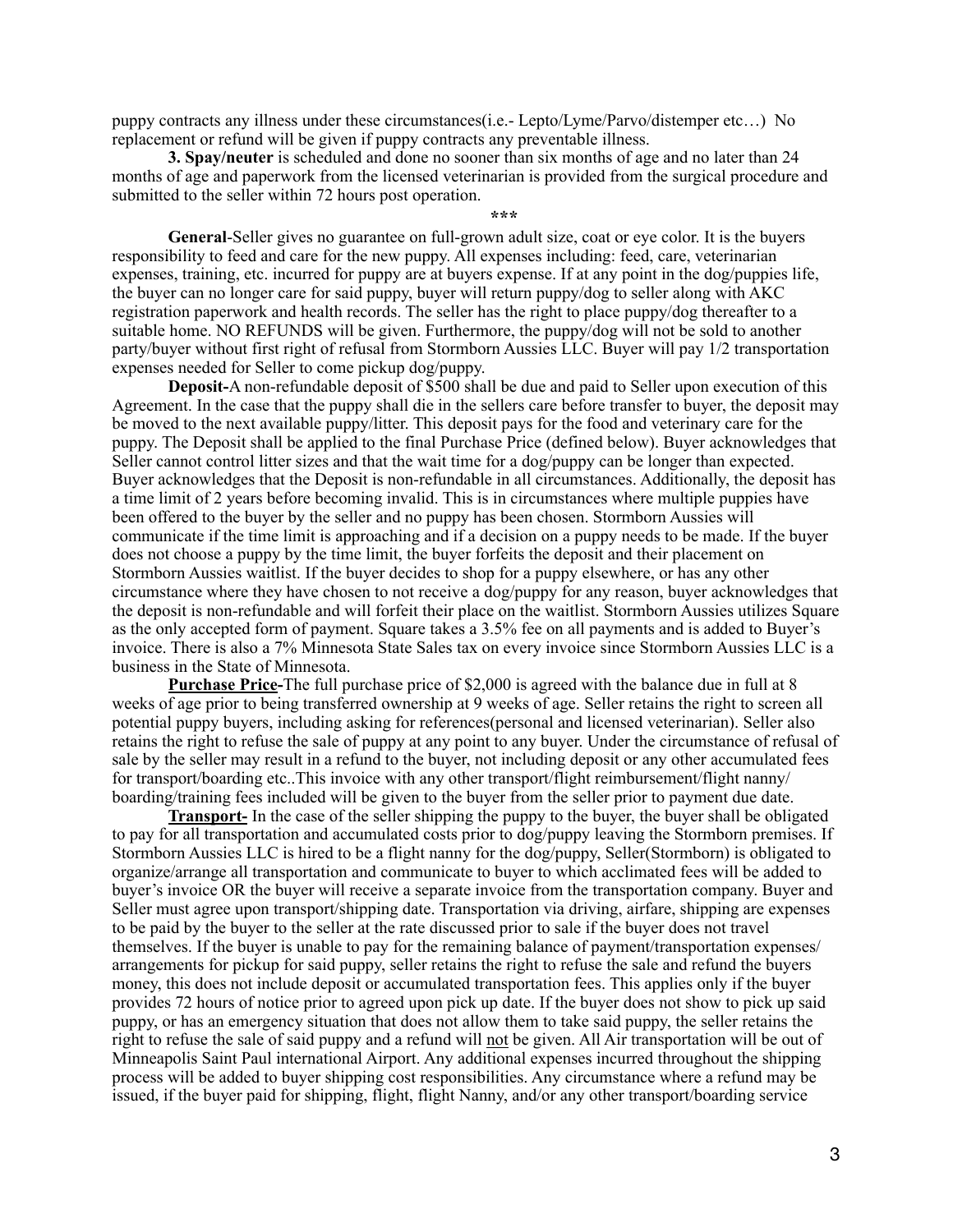fees- those fees/costs WILL NOT be refunded. Once the puppy is in the hands of the shipping/ transportation/flying company, Stormborn Aussies LLC is no longer held responsible for theft, loss, damage to puppy or crate, illness(i.e. contagious diseases, coccidia, etc..) or death of said dog/puppy. Puppies flying via shipping will always be insured at expense of buyer. Puppies will not be flown before eight weeks of age.

**Miscellaneous-**Buyer under no circumstance, will breed their Dog/puppy to any form of poodle/ doodle. **Seller has the right to fine the buyer \$5000, take legal action and repossess dog/puppy and the litter if the dog/puppy is bred without breeding rights.** Buyer under no circumstance, will breed their dog/puppy to any breed OTHER THAN a AKC registered Australian Shepherd with their genetic testing and other breed required health screenings completed. This only applies for buyers receiving breeding rights. All other buyers without breeding rights must spay/neuter their dog/puppy at the appropriate age.

## **Seller has the right to fine the buyer \$5000, take legal action and repossess dog/puppy and the litter if the dog/puppy is bred without breeding rights.**

**Registration/Seller Obligations-** Puppy will come with completed AKC registration paperwork, with a paper name chosen by the seller (if a dog is going with breeding rights they will not be given a registered name prior to go home date). Limited/pet quality will be sold only. Breeding rights is sellers decision and seller retains the right to withhold Breeding rights.

Puppy has been vet checked by a licensed veterinarian and has received a health certificate prior to sale. Copy of records will be provided. The health of this animal is guaranteed for 72 hours after pickup date through examination by a licensed veterinarian at the expense of the buyer. If the dog is found to be in an unsatisfactory health within the 72 hours following pickup(i.e.-puppy is deemed to be in terminal health) and written documentation is presented by a licensed veterinarian, the seller shall,(provided the dog, AKC papers, and health certificate, puppy pack and binder are returned), replace said puppy with a new puppy of the same quality/price from a future litter. The guarantee expressly excludes any health issues caused by Buyer's ill-treatment, abuse or neglect, and all minor illnesses and health issues, including upper respiratory infections, allergic reactions, stress colitis/diarrhea, internal or external parasites or contagious viruses, UTIs, vaginitis or umbilical hernias. Stormborn Aussies LLC does the very best to keep puppies parasite free and healthy as possible. Seller has the right to have a second opinion from a licensed veterinarian of sellers choice if buyers licensed veterinarian feels there is a substantial evidence showing unsatisfactory/unsound health. All expenses incurred are buyers responsibility. If in any way the Buyer has chosen to not follow the protocols to maintain the health guarantee, Seller gives no guarantee on dog/ puppy's health or condition and no replacement will be given under any circumstance. Protocols must be followed to keep health guarantee.

**Remedy For Mistreatment-**If at any time seller is notified of neglect, or abuse towards dog/ puppy the seller obtains the right to report buyer to the police and State of Buyer's Residence. Seller will repossess the dog/puppy and take legal action of the fullest extent to the Buyer. Thus following, all of the Seller's warranties herein shall become null and void. For the avoidance of doubt, if Seller takes possession of the dog/puppy in accordance with this section, Buyer shall not be entitled to any refunds of any payments made to Seller.

Stormborn Aussies LLC has zero tolerance to animal abuse and cruelty.

**Ongoing Communications.** Both parties agree to promptly notify the other of any change of email, address or phone number. Buyer agrees to maintain contact with Seller regarding the dog/puppy at least once each calendar year, and to reply as promptly as possible to inquiries about the dog/puppy from Seller; and inform Seller of any major change in the health of the dog/puppy throughout the dog/puppy's life, including, but not limited to, cancer, epilepsy, heart, eye or hearing conditions, allergies, bleeding disorders or autoimmune disease, and behavior problems particularly fear, anxiety or aggression. Buyer will, upon the natural or accidental death of the dog/puppy, promptly notify Seller of the particulars of the animal's death.

**Agreement to Mediate-** If a dispute arises out of or relates to this Agreement, or the alleged breach thereof, and if the dispute is not settled through negotiation, the parties agree first to try in good faith to settle the dispute by mediation by a mediator before resorting to arbitration, litigation, or some other dispute resolution procedure. The process shall be confidential based on terms acceptable to the mediator and/or mediation service provider.